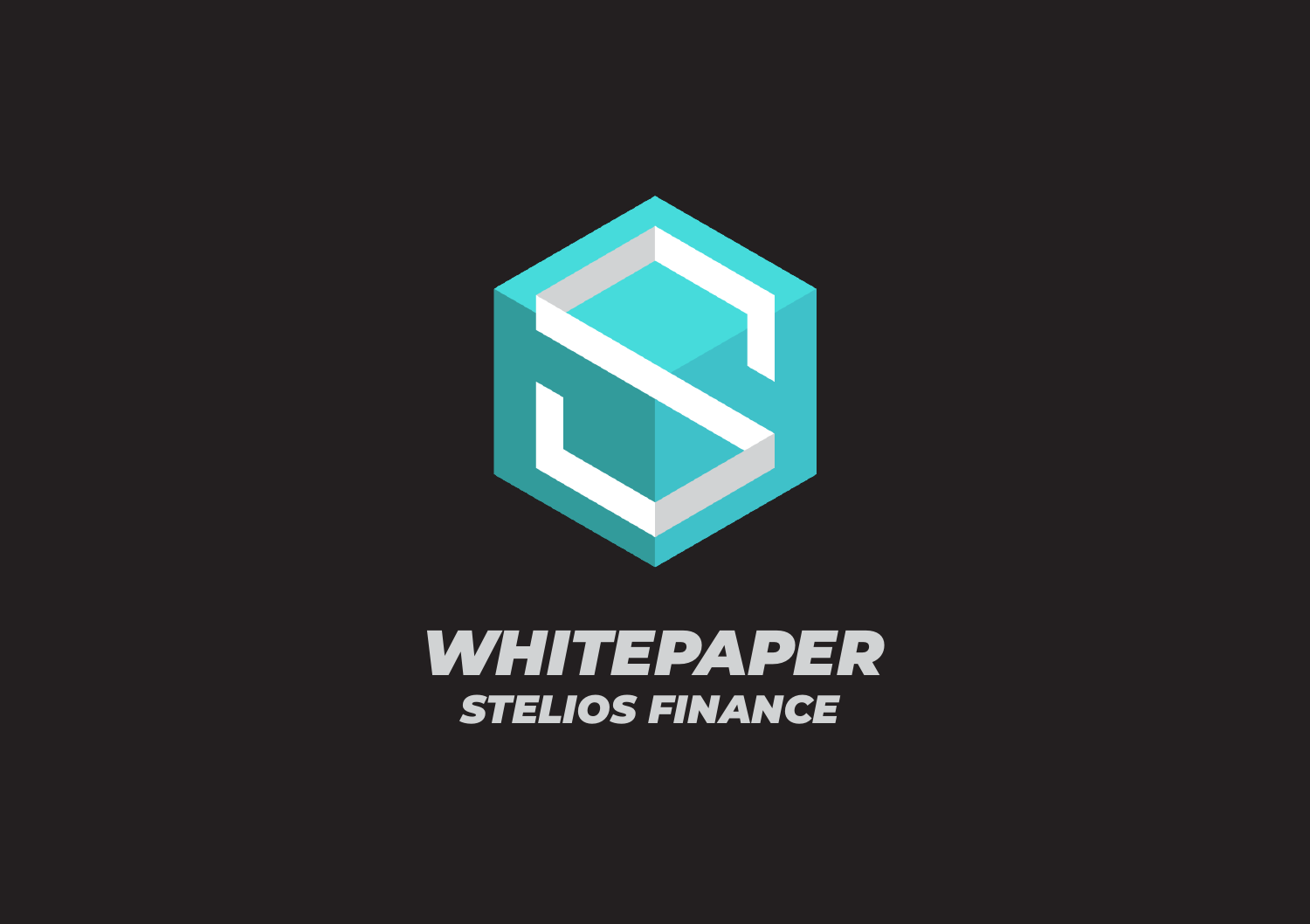### *Table of content .*

| Abstract.                             | 01 |
|---------------------------------------|----|
| The Problem.                          | 03 |
| <b>The Solution: Stelios Finance.</b> | 05 |
| <b>Stelios Token (STL).</b>           | 06 |
| <b>Tokenomics.</b>                    | 07 |
| <b>Blockchain of Choice.</b>          | 08 |
| <b>Stelios Blockchain.</b>            | 10 |
| <b>Native DEX Platform.</b>           | 12 |
| <b>Stelios Debit Card.</b>            | 14 |
| Roadmap.                              | 16 |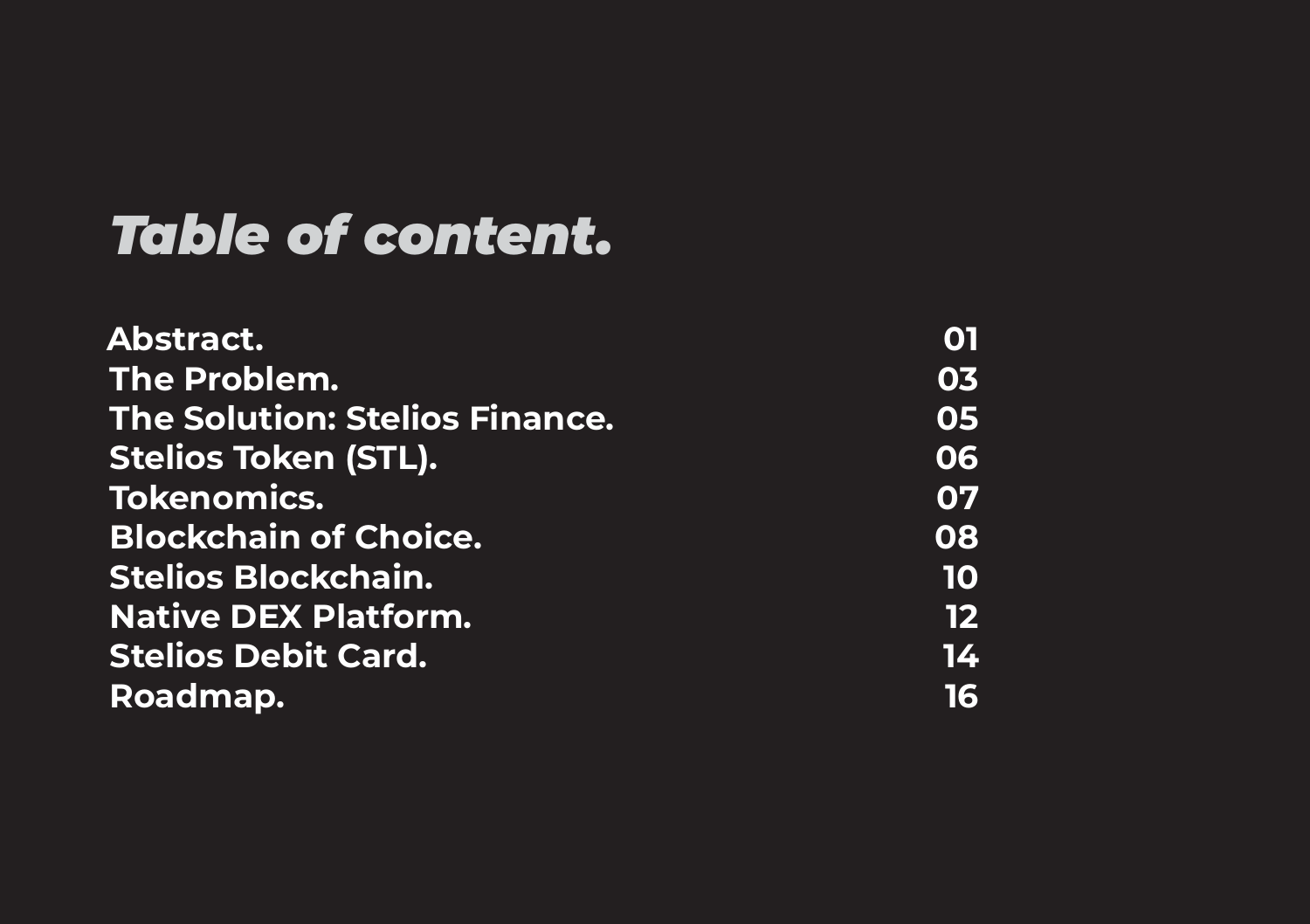### *Abstract.*

After a few years of absolute reign, Bitcoin ceased to be the only existing cryptocurrency in 2011, when the first rival alternative currencies (such as Namecoin and Litecoin) began to appear. More people and platforms started accepting crypto, which contributed to the increase in popularity of the format.

According to CoinGecko, the total market cap of cryptocurrencies is 2.6 trillion USD as of September 2021. The crypto market has grown over 600 percent f rom \$397 billion as of November 3rd of 2020 and added nearly \$1 trillion in just a little over a month.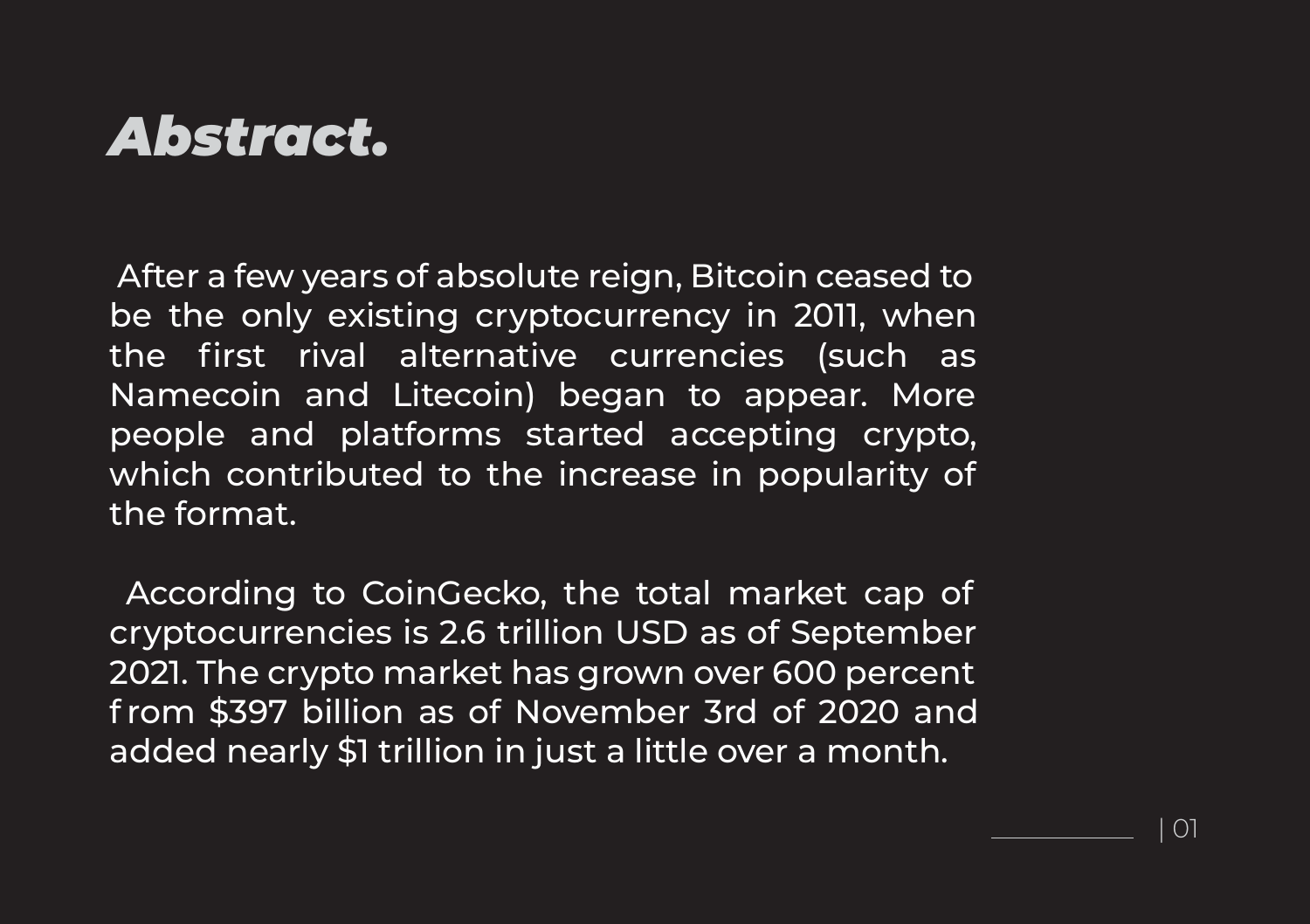In 2011, Bitcoin was only 0.30 USD per coin. In 2013, a single Bitcoin was worth a thousand dollars, prompting many investors and speculators to look for cryptocurrencies. High demand caused the value to go down. Since then, the price has had many ups and downs, but in 2021 a Bitcoin cost almost \$45,000. The market capitalization of Bitcoin went to 1274 billion USD in 2021 f rom only 13 billion USD in 2013. In April 2021, the Bitcoin market cap reached an all-time high and had grown by over 1,000 billion USD when compared to the summer months.

Similar to that, any coin's value can go high as their demand keeps going high and high. There is a big potential for Moneto to raise its value when more and more people invest in it.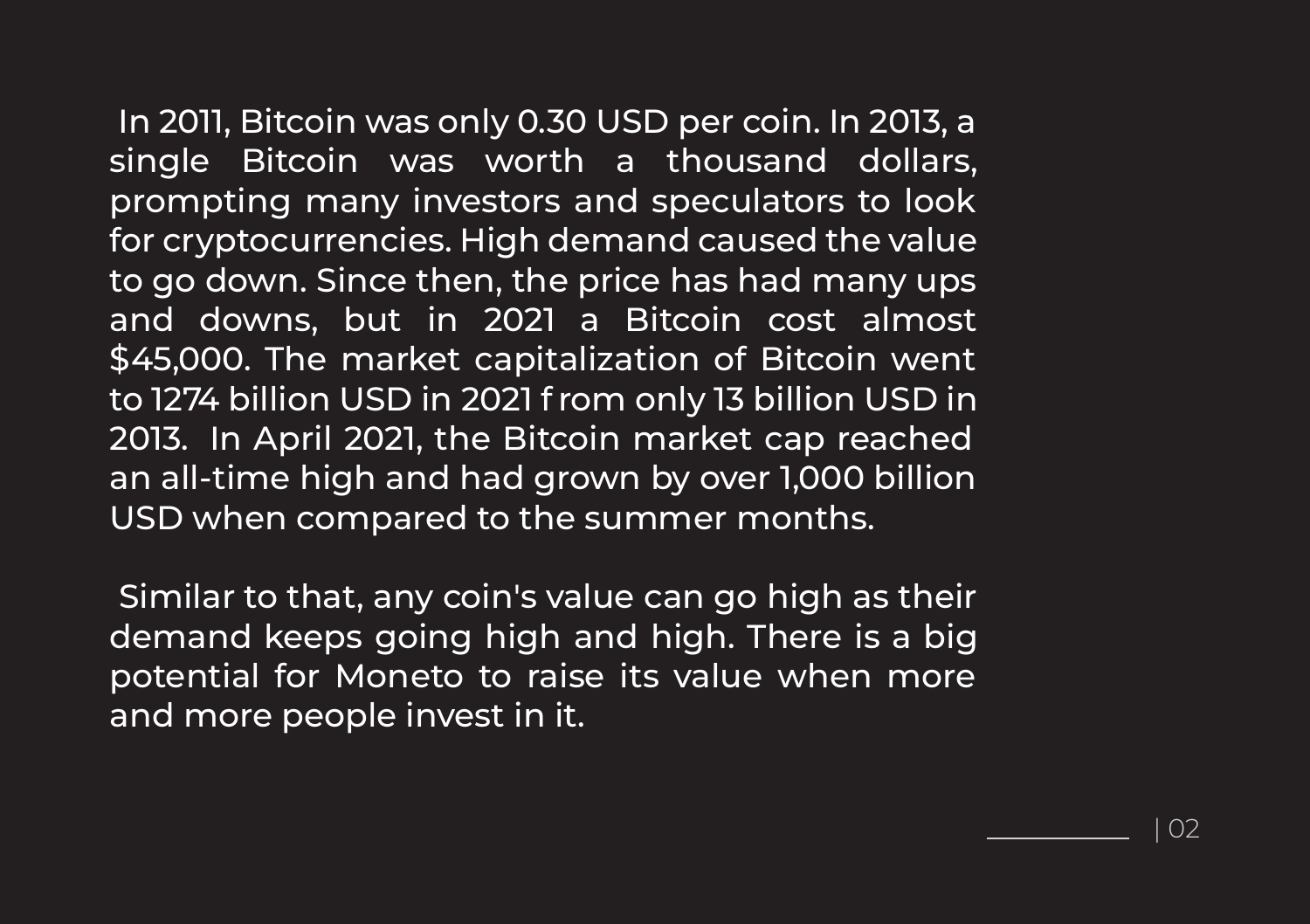### *The Problem.*

Since the first launch of cryptocurrency in 2009, the popularity of this decentralized asset has skyrocketed. According to Statista.com, there are nearly six thousand crypto coins around the globe at present (2021). There are more than six thousand crypto coins and ten thousand crypto tokens around the world. Most of the coins are utility or meme-based.

Cryptocurrency and blockchain technology company TripleA estimates that there are more than 300 million cryptocurrency users across the world and more than 18,000 businesses worldwide now accept some form of cryptocurrency as payment.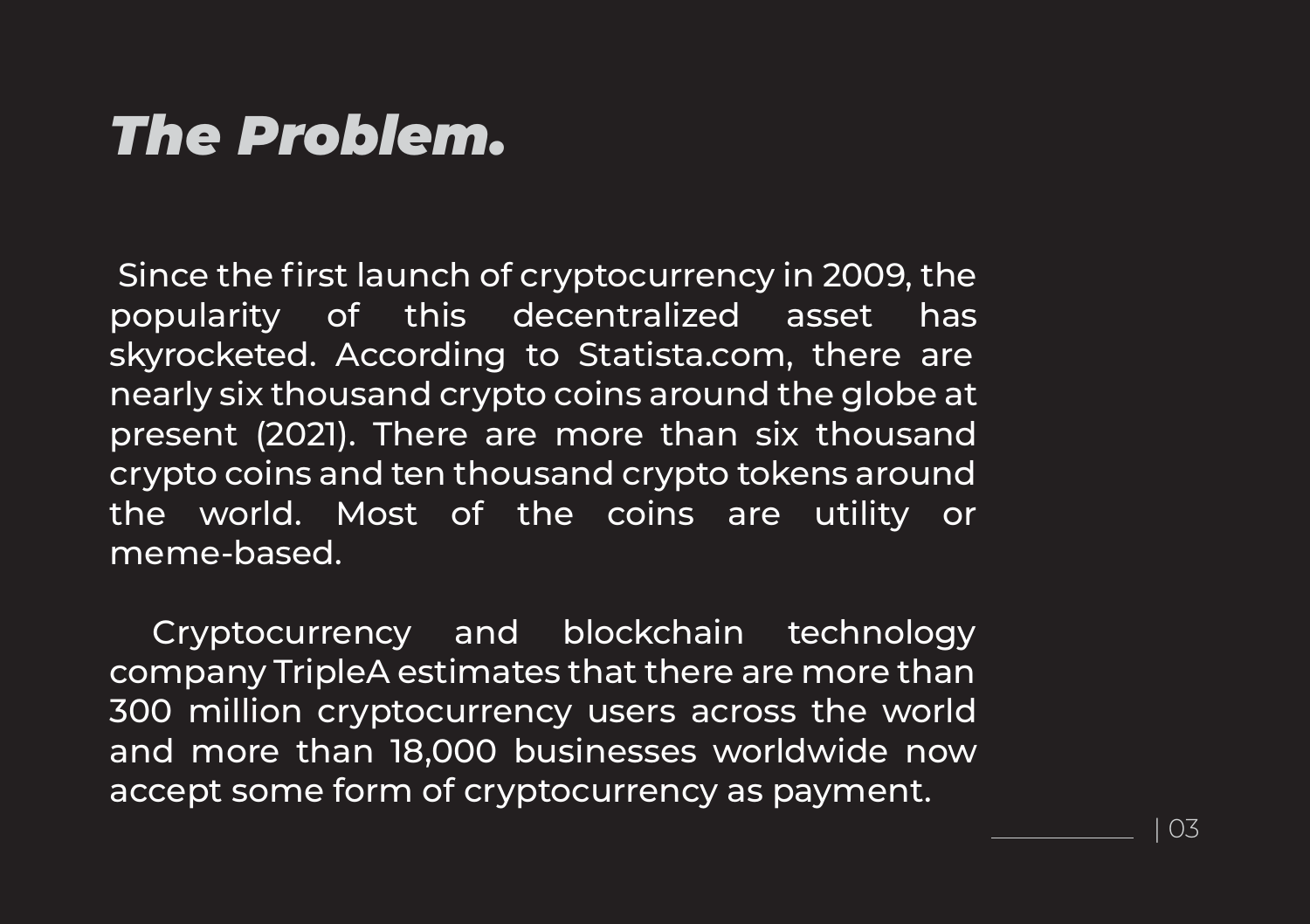Still, there are billions of people who do not know the true power of cryptocurrency or are simply not familiar with this digital asset. On the other hand, many people see crypto just as an investment rather than a currency that can be used in daily purchases.

Furthermore, thousands of businesses do not utilize the full potential of this powerful digital asset. They either do not allow people to use crypto as a medium of currency or they limited the number of use cases.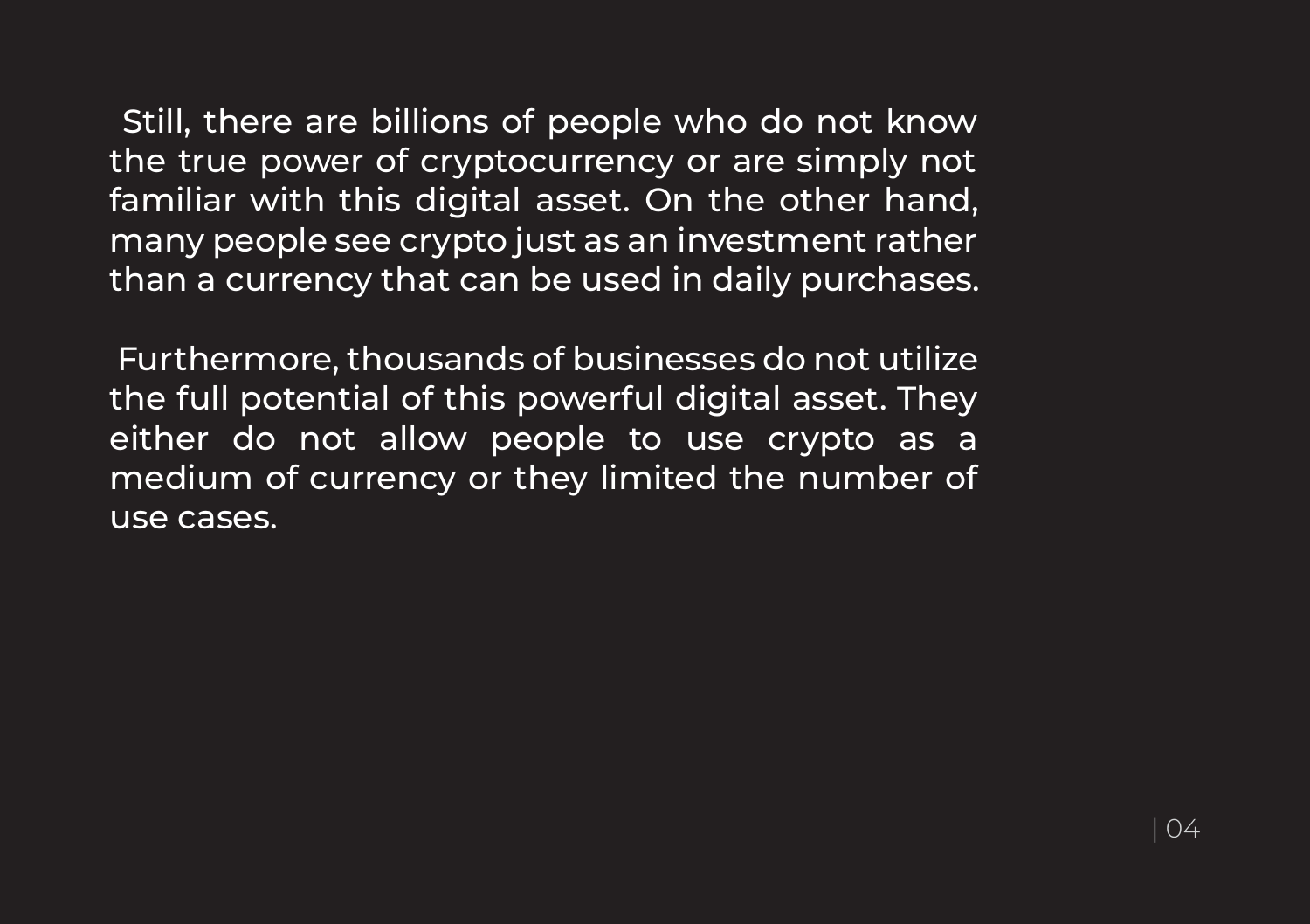# *The Solution: Stelios Finance.*

Stelios Finance, a community-driven project is designed to make crypto available for everyone. The main mission is to integrate everyone and every business into crypto and let people understand the true power of cryptocurrency.

Stelios Finance aims to eliminate the delay and the high fees on transactions. To achieve this goal, Stelios Finance will launch its own native token, Blockchain, and Decentralized Exchange (DEX) platform. This will ensure that cryptocurrencies can be easily accepted, sent, and spent by everyone. Also, it will allow people to use cryptocurrencies in daily purchases and ensure that more and more businesses will adopt this digital currency.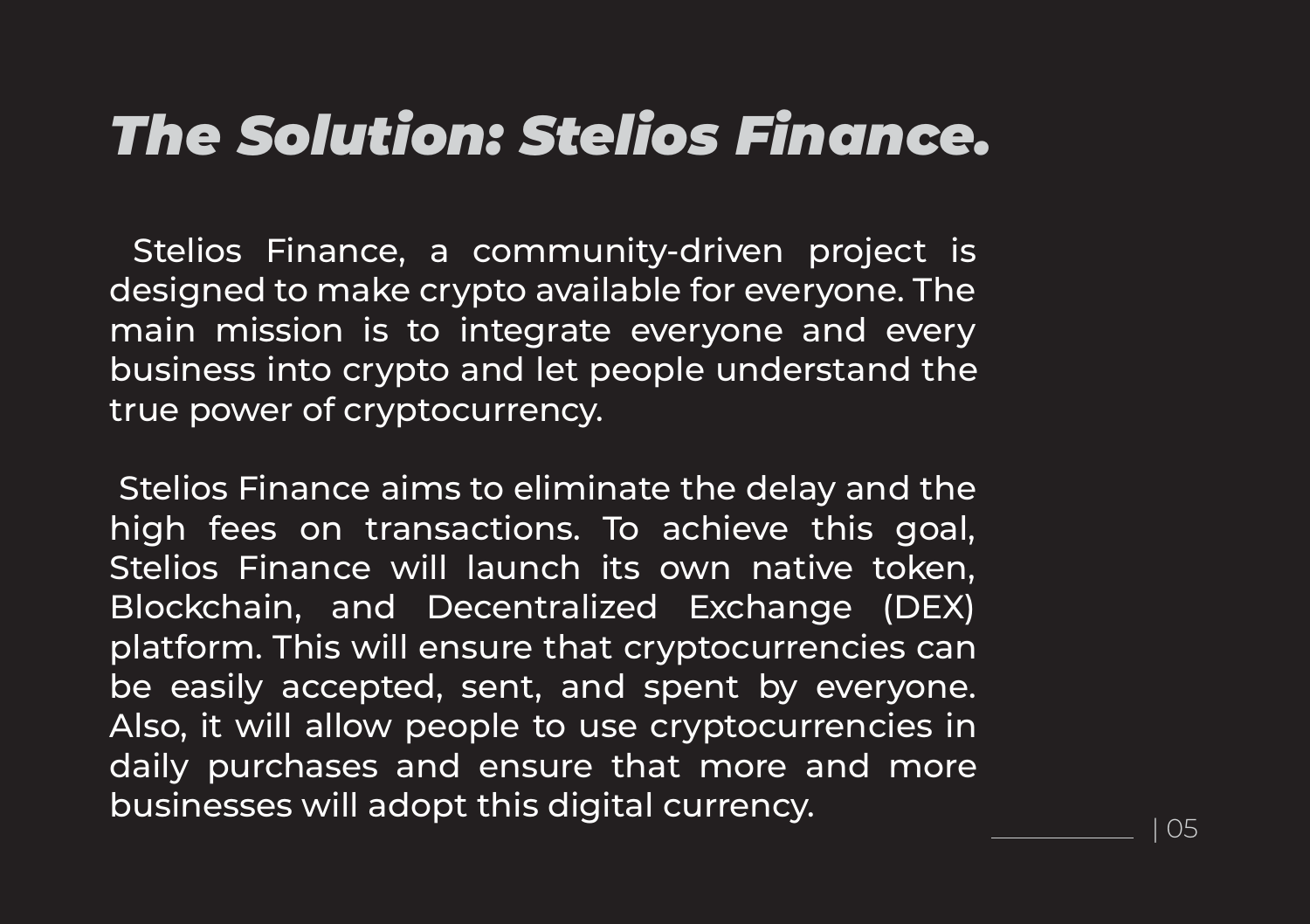# *Stelios Token (STL).*

Stelios token is the native utility token of Stelios Finance. It is used for a variety of purposes within the growing landscape. Some of the main functions of STL tokens are yield farming and staking.

In addition to that, as Stelios Finance is a community-driven project, STL tokens will be used for making and voting on governance proposals through the platform's community governance portal.

Stelios token will have a total supply of 500,000,000,000 (500 Billion).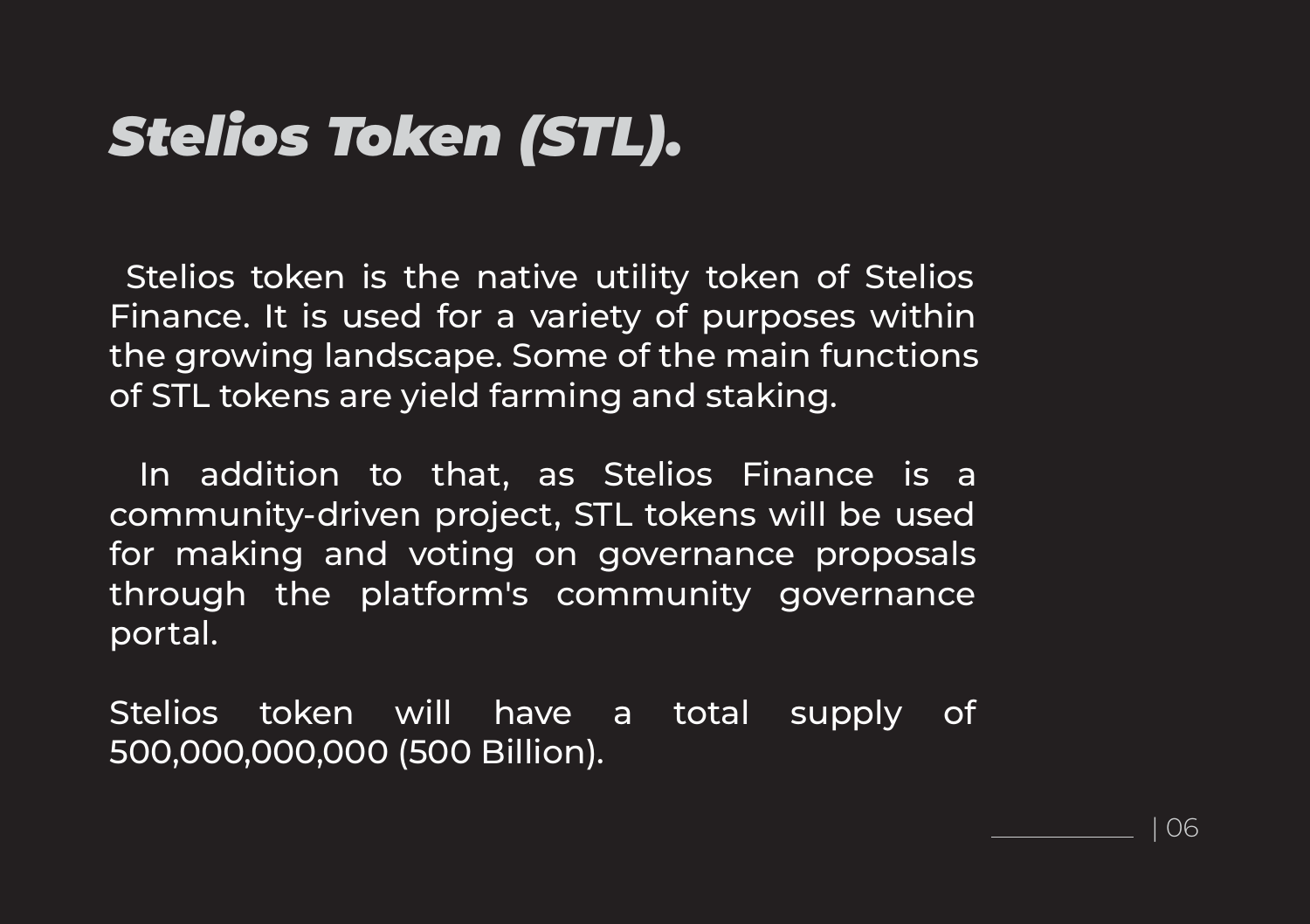## *Tokenomics.*

#### **Symbol -** STL **Total Supply -** 500,000,000,000 (500B)



3% - in BNB rewards (user must hold 350m STL, automatic reward, no need for claim).

3% - Marketing tax will be sent in STL Tokens to Marketing wallet.

Additional 2% on every sell will be added towards the liquidity pool for a total of 13%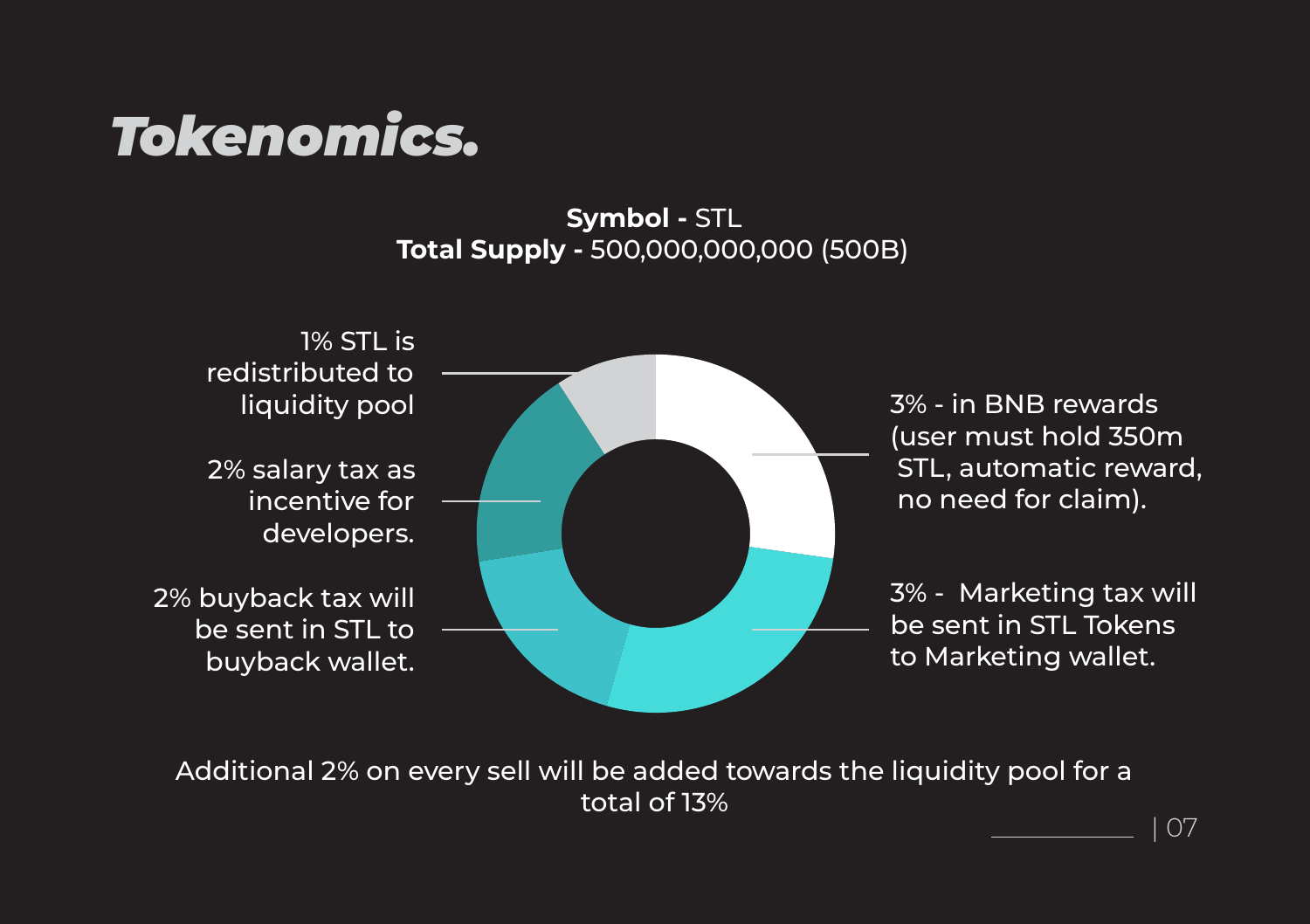## *Blockchain of choice.*

At first, Stelios Finance will run on Binance Smart Chain (BSC). Near future, Stelios Finance will introduce its native blockchain.

#### **Why Binance Smart Chain (BSC)?**

 Binance Smart Chain (BSC) is a blockchain network built for running smart contract-based applications. Also, it runs in parallel with Binance's Binance Smart Chain (BSC) runs in parallel with Binance's native Binance Chain (BC), which allows users to get the best of both worlds. BSC blockchain network built for running smart contract-based applications supports any Ethereum-compatible smart contracts.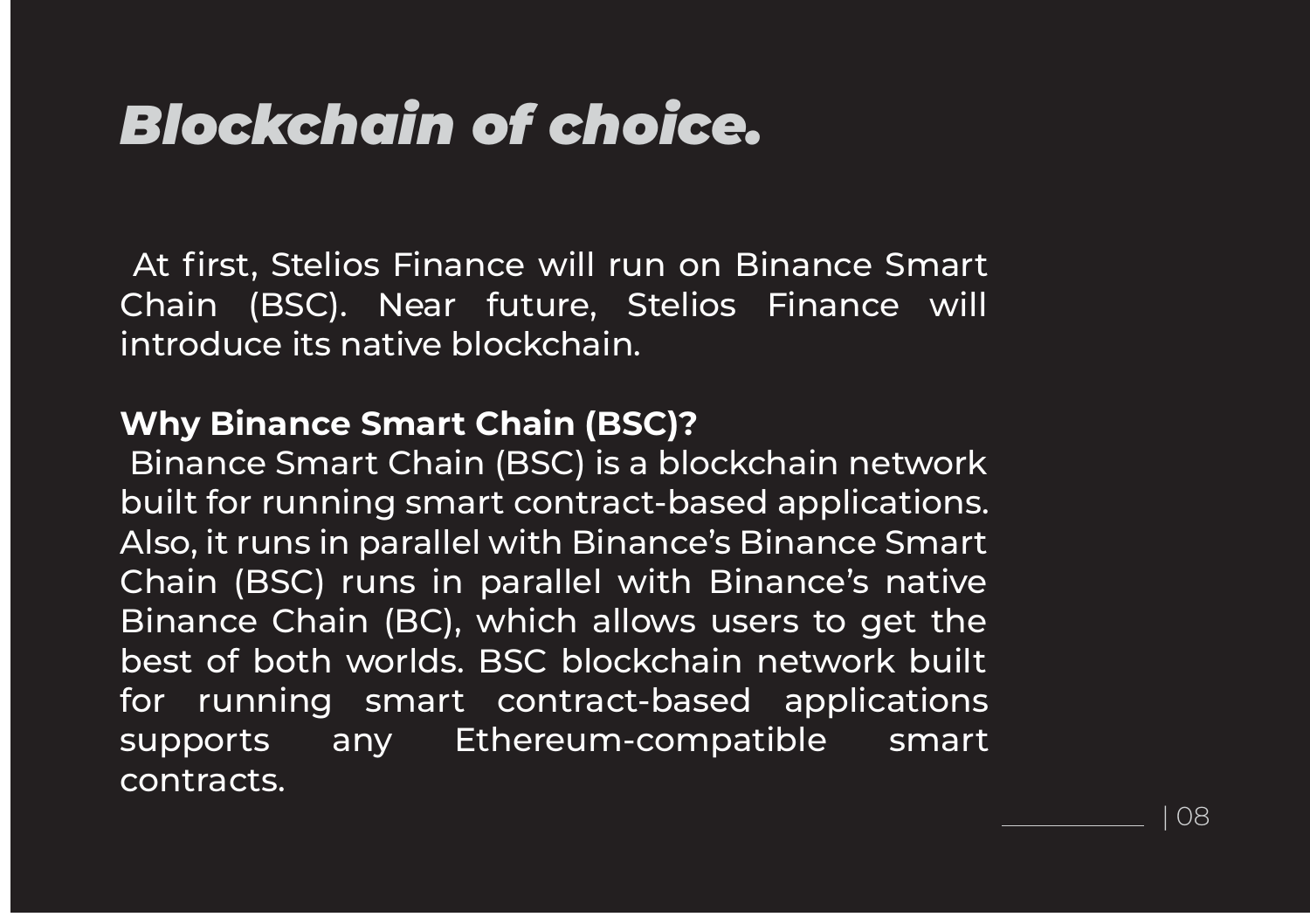Additionally, BSC combines delegated proof-of-stake (PoS) and proof-of-authority (PoA) to achieve network consensus and maintain blockchain security.

However, once Stelios Blockchain is launched, Stelios whole ecosystem will run on the native blockchain and will make things easier, reliable, secured, and faster.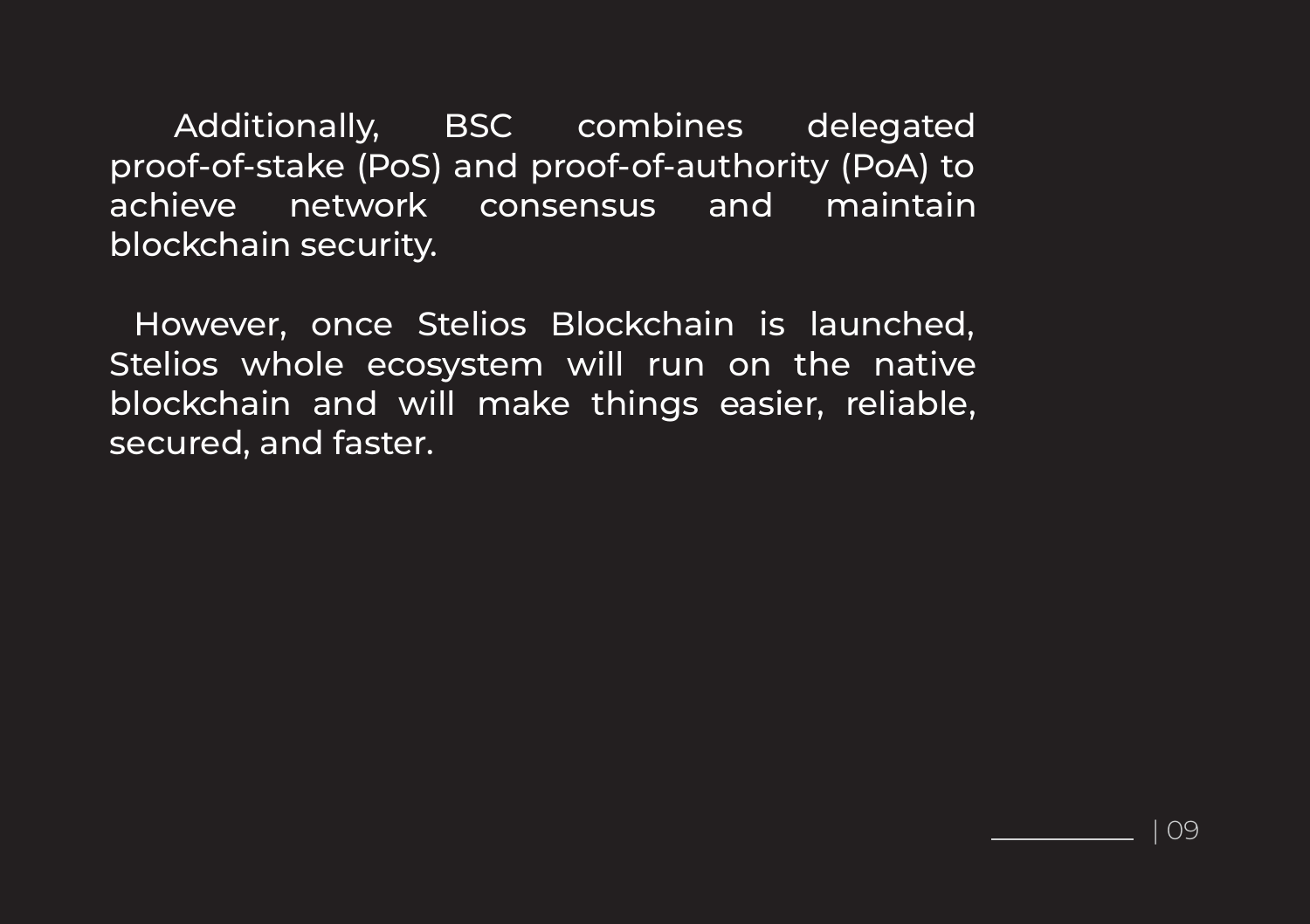# *Stelios Blockchain.*

Shortly Stelios Finance will launch its native blockchain technology. This blockchain will be secured, reduce transition fees massively, and will introduce to Stelios Debit Card.

Stelios Blockchain technology is a digital ledger of transactions that duplicates transaction ledgers and distributes them across the entire network of computer systems on the blockchain. Every block in the chain contains several transactions, and every time a new transaction occurs, a record of that transaction is added to every participant's ledger. It makes the technology near impossible to hack, creak or cheat.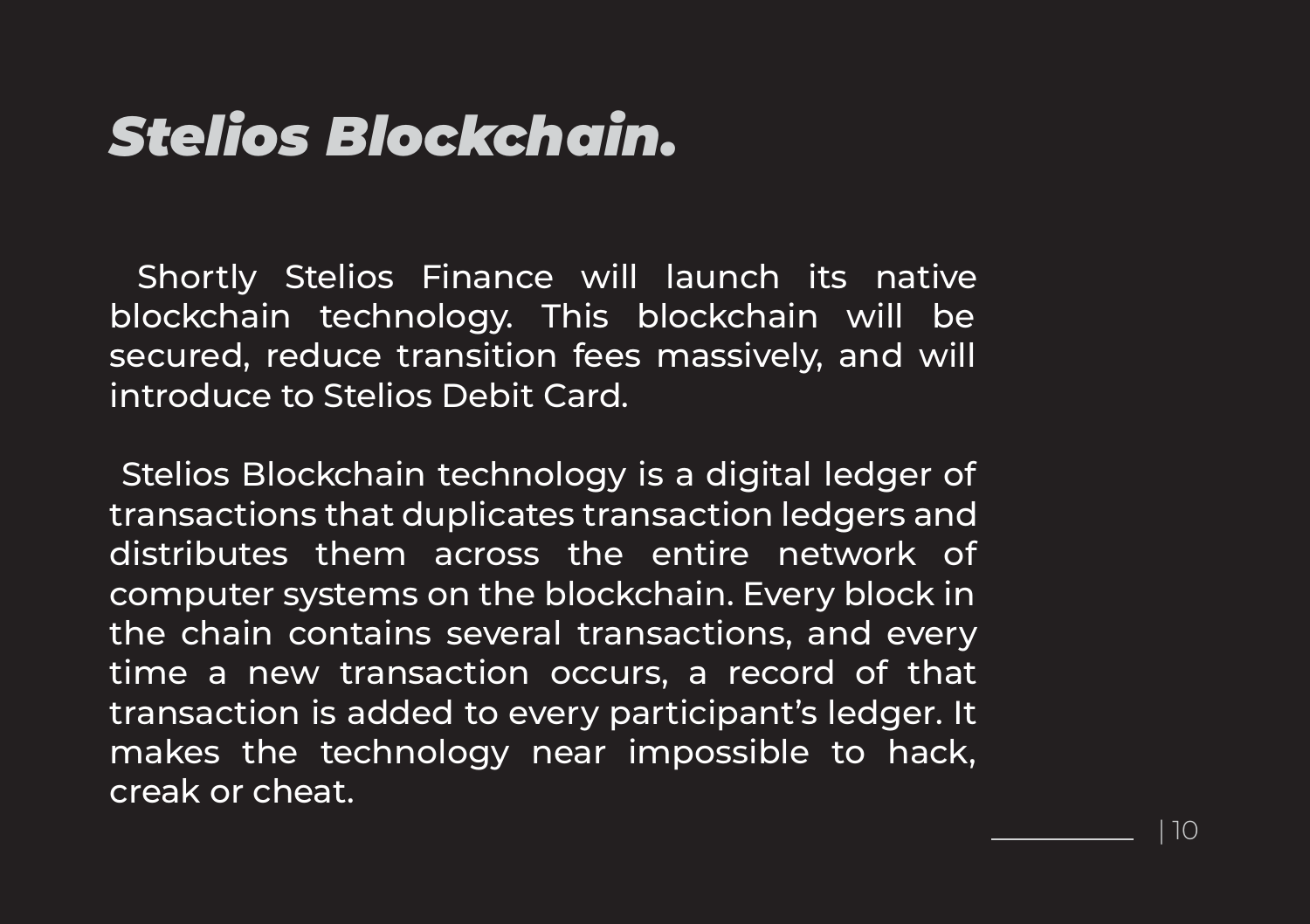The root of Stelios blockchain technology is very straightforward. Any given blockchain consists of a single chain of discrete blocks of information that are arranged chronologically. In principle, this information can be any string of 1s and 0s, meaning it could include emails, contracts, bond trades, etc. In theory, any type of contract between two parties can be established on a blockchain without any help f rom a third party as long as both parties agree on the contract. It will allow Stelios Finance to have its native debit card, Stelios Debit Card.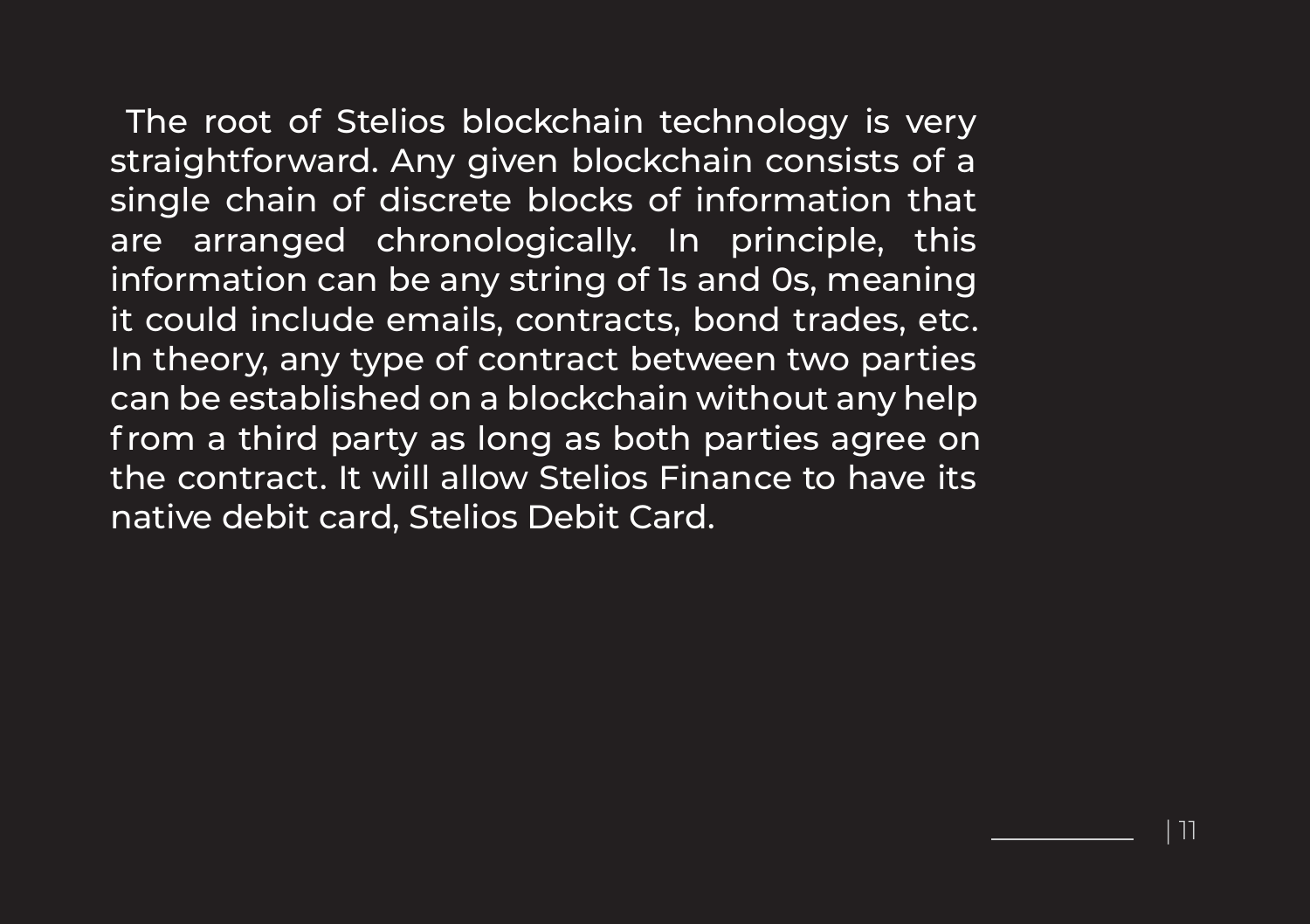# *Native DEX Platform.*

Down the road, Stelios Finance will launch its own DEX platform. This platform will have all features like the traditional DEX platforms including buy-sell, swap, stake, farm but will have fewer fees and be more secured.

Traditional crypto trading requires matching the orders of someone who wants to buy crypto with someone who wants to sell, and vice versa. This process is formerly known as centralized exchange or CEX. The problem with CEX platforms is they work under the control of third parties. So exchanges are vulnerable to security breaches, data manipulation, and hacks.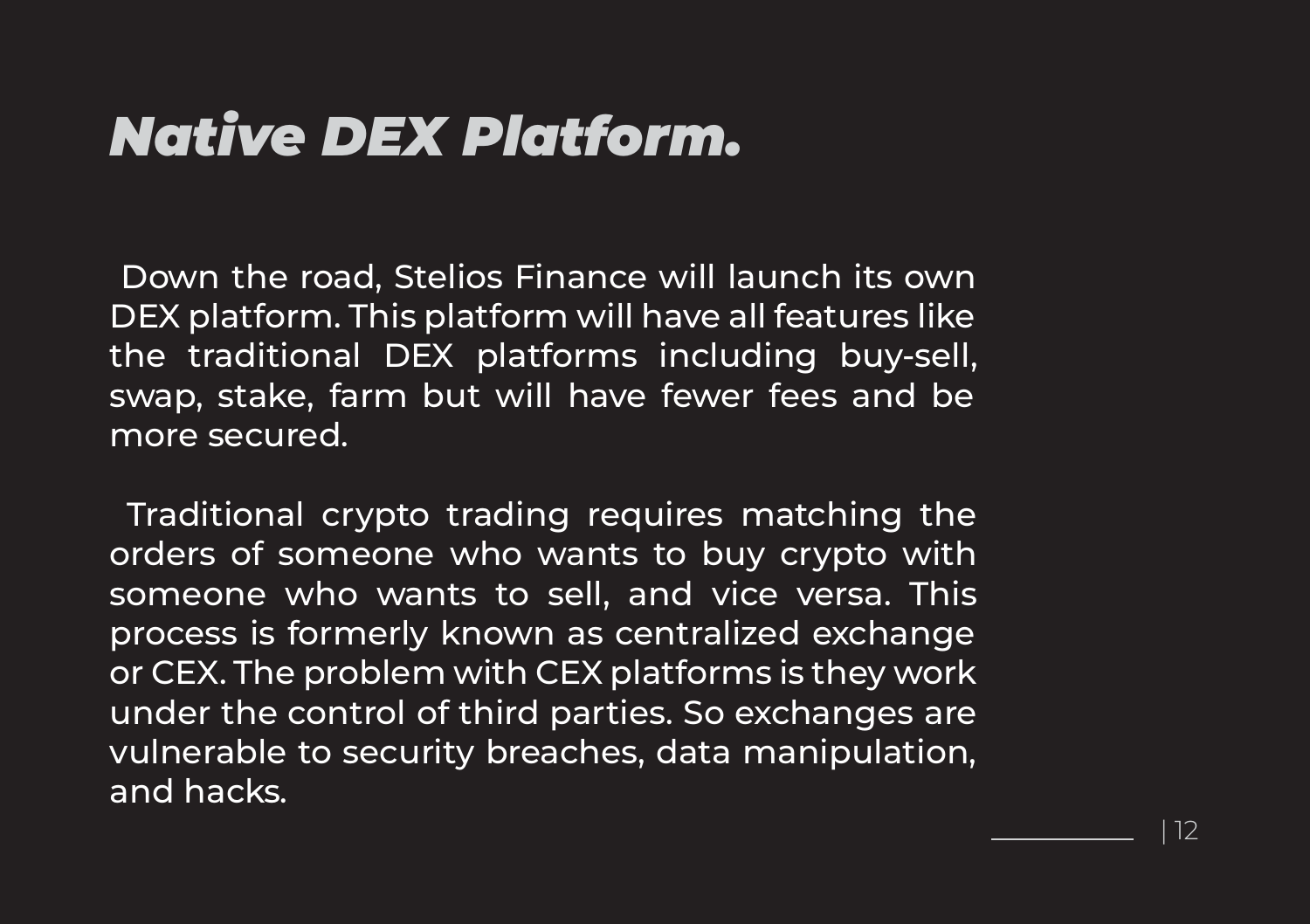This is where Stelios Finance Decentralized Exchange platform or DEX platform comes in handy. The platform offers robust security since a group of expert validators validates each transaction. Additionally, it offers complete anonymity. The actual asset being exchanged never passes through the hands of an intermediary removing any need for a third party.

Stelios Finance will partner with other tokens and coins which will allow users to not only buy-sale, swap, stake, and farm STL tokens but also many other cryptocurrencies.

Furthermore, Stelios Finance DEX platform will allow users to transfer STL tokens f rom one wallet to another wallet with an absolute 0% fee.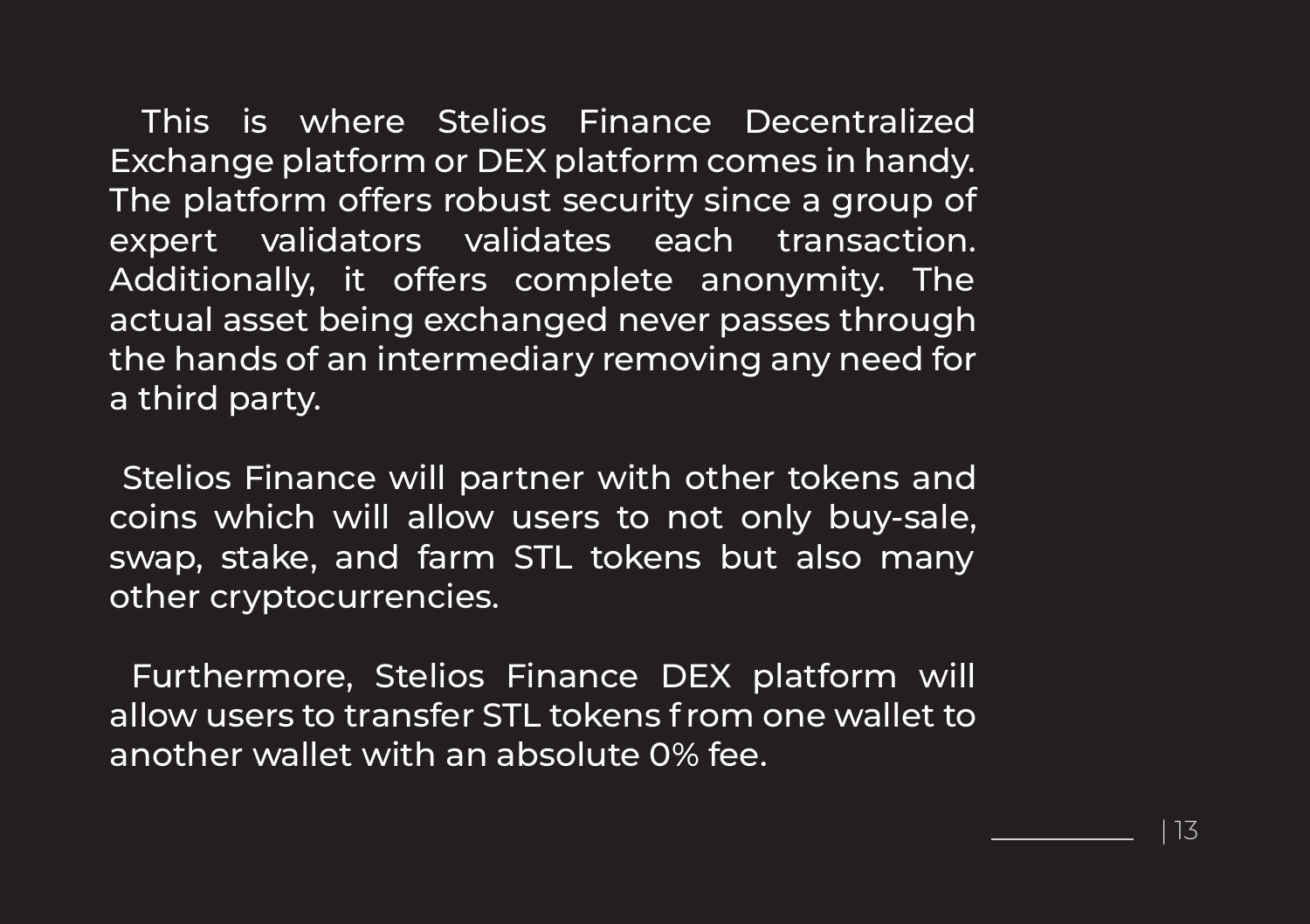# *Stelios Debit Card.*

On 20th February of 2014, the founder of Robocoin named Jordan Kelley launched the first bitcoin ATM in the USA. It functions similar to a bank ATM but scans government-issued identification such as a driver's license or a passport instead of a debit or credit card to confirm users' identities. Since then, the number of crypto ATMs kept increasing day by day. In September of 2017, an average of 3 bitcoin ATMs was being installed every single day and the number reached 1574.

Stelios Finance will issue Stelios Debit Cards that can be used to pay in any Visa POS or ATM just like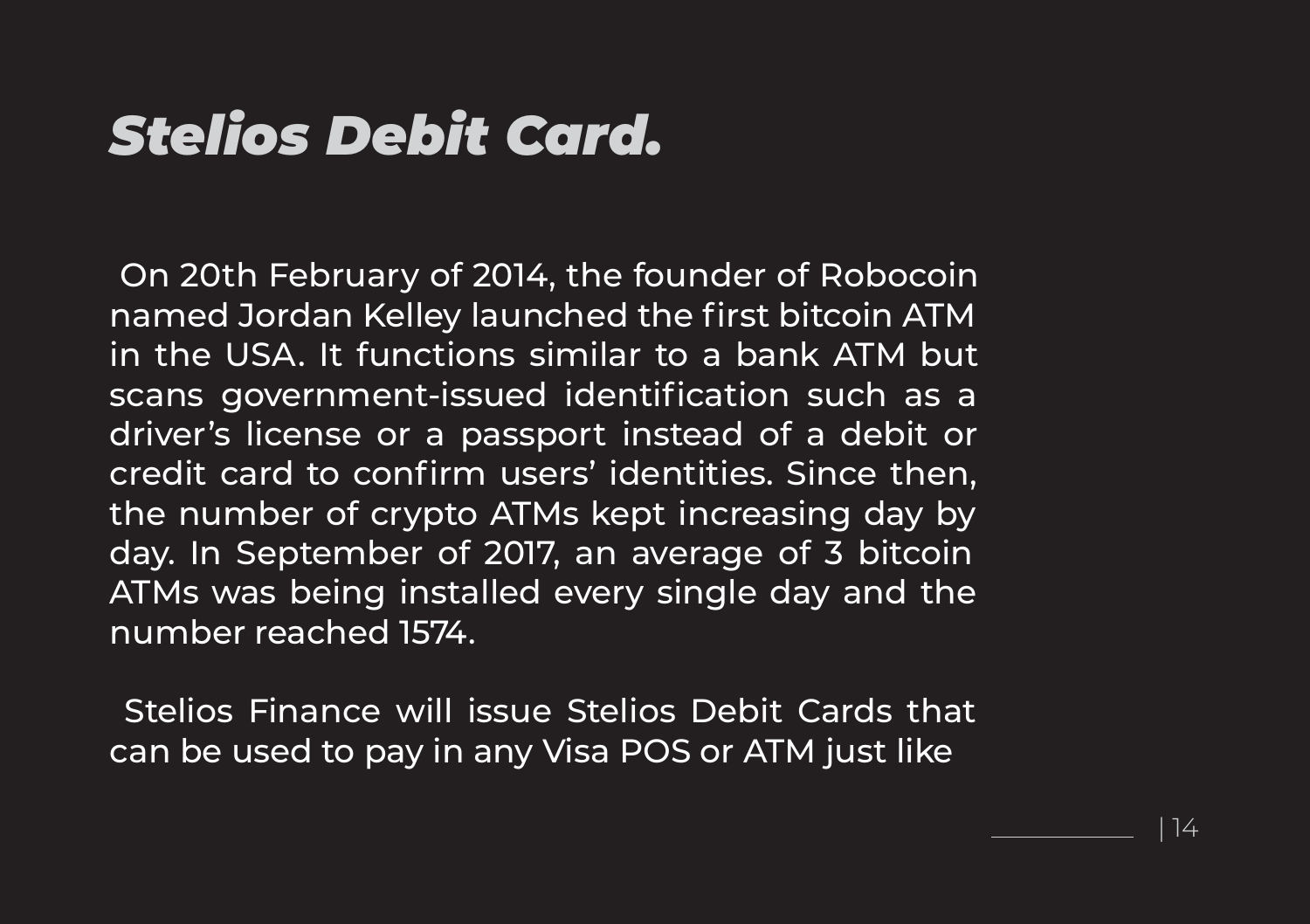any bank debit card. To issue the cards Stelios Finance will partner with VISA. It will ensure that users will be able to spend their Stelios coins across two hundred countries and over forty-five million merchants.

There will be a wallet of Stelios where users can store and hold their STL tokens. This wallet will be directly linked to the Stelios debit card and act like a checking account for STL tokens. Users will be able to spend their wallet tokens with Stelios debit card.